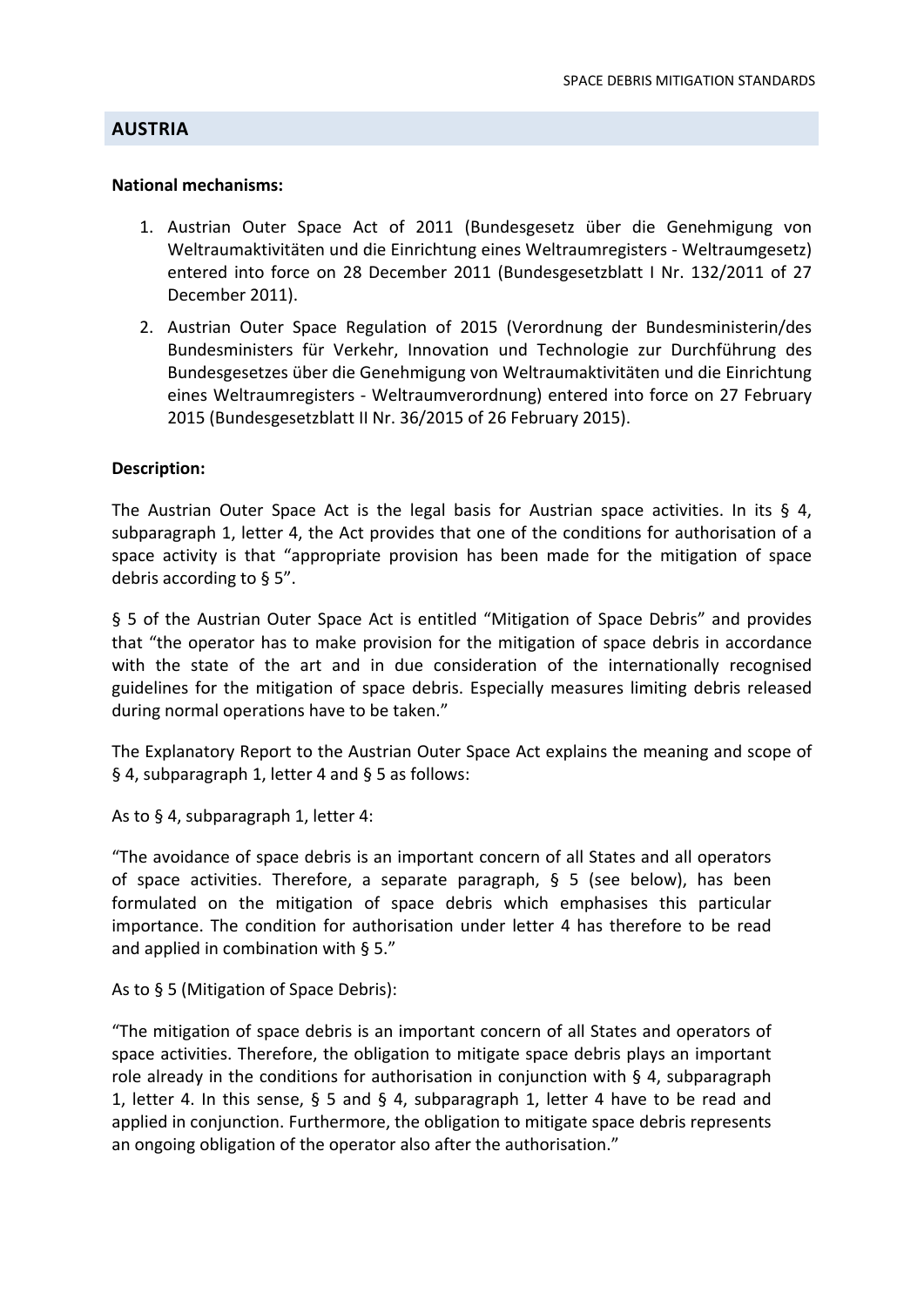Furthermore, the Explanatory Report specifies that the "internationally recognised guidelines for the mitigation of space debris" referred to in § 5 are first and foremost the 2002 Space Debris Mitigation Guidelines of the Inter‐Agency Space Debris Mitigation Committee (IADC). Moreover, it is noted that the European Space Agency (ESA) has aligned its "Requirements on Space Debris Mitigation for ESA Projects" of 2008 with the IADC guidelines and that the Space Debris Mitigation Guidelines of the United Nations Committee on the Peaceful Uses of Outer Space of 2007 are also oriented towards them.

The Austrian Outer Space Regulation contains several details in implementation of the Austrian Outer Space Act. As condition for authorisation of a space activity the Regulation provides in § 2, subparagraph 4 that the operator must submit evidence that appropriate provisions have been made for the mitigation of space debris according to § 5 of the Austrian Outer Space Act. To this end, the operator must submit a report on the measures adopted according to the state of the art and in consideration of the internationally accepted guidelines, in particular for the avoidance of space debris and mission residue released during normal operations, for the prevention of on‐orbit collisions with other space objects, for the avoidance of on‐orbit break‐ups of the space object as well as for the removal of the space object from orbit at the end of mission, either by controlled re‐entry or by moving the space object to a sufficiently high orbit ("graveyard orbit"). For non‐ manoeuvrable space objects an orbit has to be chosen where their post-mission lifetime does not exceed 25 years.

# **Applicability:**

The scope of application of the Austrian Outer Space Act is regulated in its § 1:

"(1) This Federal Law is applicable to space activities carried out

- 1. on Austrian territory,
- 2. on board of vessels or airplanes, registered in Austria or
- 3. by a natural person with Austrian citizenship or legal persons seated in Austria.

(2) Entitlements under private law are covered by this Federal Law only if Austrian law is applicable according to the rules of private international law. "

## **Relation to international mechanisms:**

The IADC Space Debris Mitigation Guidelines, the ESA Requirements on Space Debris Mitigation and the Space Debris Mitigation Guidelines of the United Nations Committee on the Peaceful Uses of Outer Space are explicitly referred to in the Explanatory Report to the Austrian Outer Space Act in order to specify what is meant by "internationally recognised guidelines for the mitigation of space debris" in § 5. This means that, during the authorisation process, particular attention will be paid to these guidelines by the authorising body. Operators not complying with these guidelines risk not obtaining an authorisation for their planned space activity.